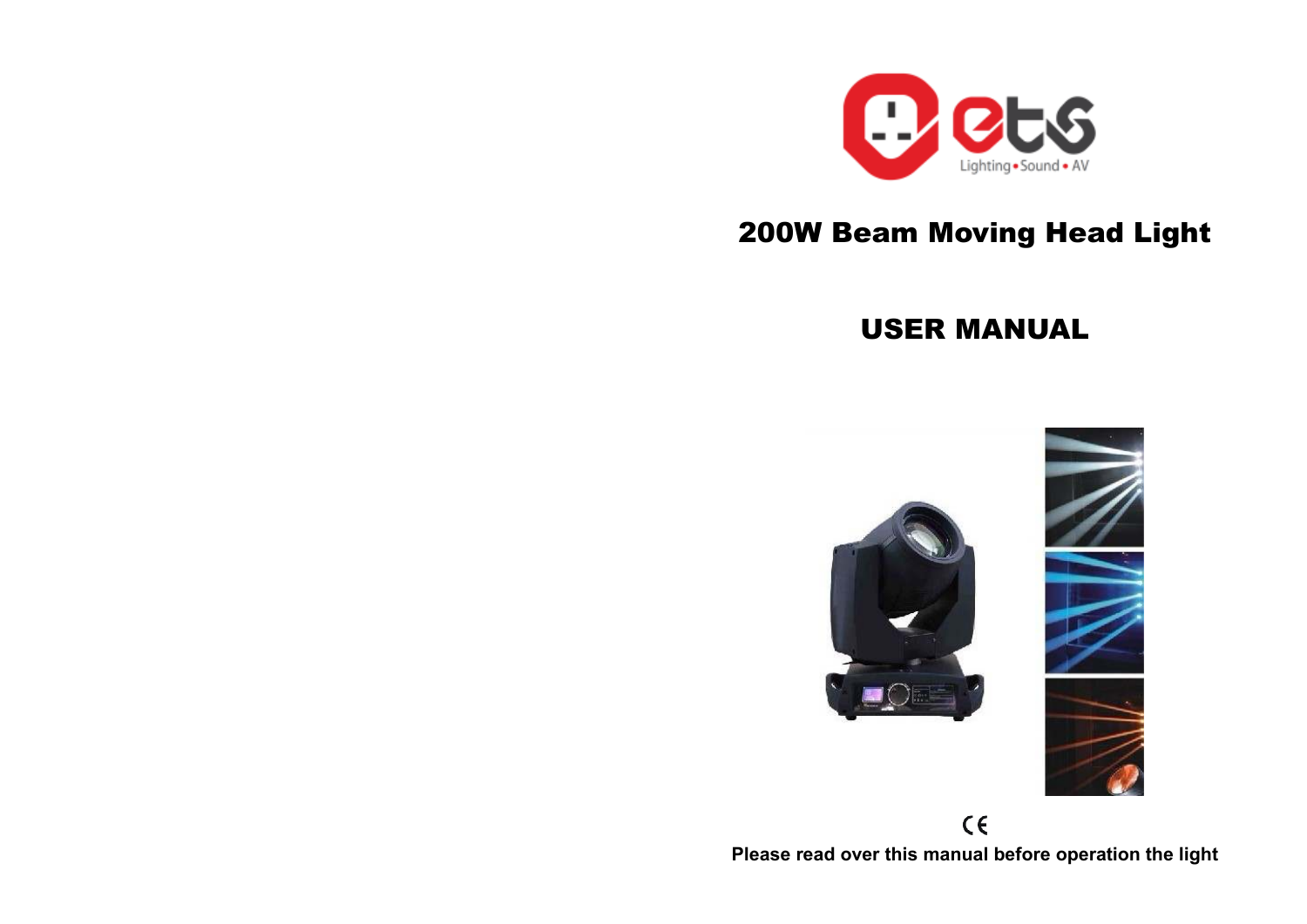**Catalogue** 

**Maintenance** 

**Statement** 

**Safety Precautions** 

**Products Instruction** 

**Menu Function** 

**Channels Control** 

**Maintenance** 

- 1、To reduce the risk of electrical shock or fire, do not expose this unit to rain or moisture.
- 2、Do not spill water or other liquids into or on to your unit.
- 3、During long periods of non-use, disconnect the unit's main power.
- 4、It should be installed in a well-ventilated place, at a distance of 50 centimeters or more with the walls. At the same time, please check if the fan and ventilation holes are unobstructed

#### **Statement**

 The product has perfect performance and good packing. All users should be strict comply with the warning and operating instructions as stated. Or we aren't in charge of any result by misusing. Any damage resulting by misuse is not within the Company's warranty. Any fault or problem caused by neglecting the manual is also not in the charge of

#### dealers。

Note: All information is subject to change without prior notice.

Safety Precautions

- 1 -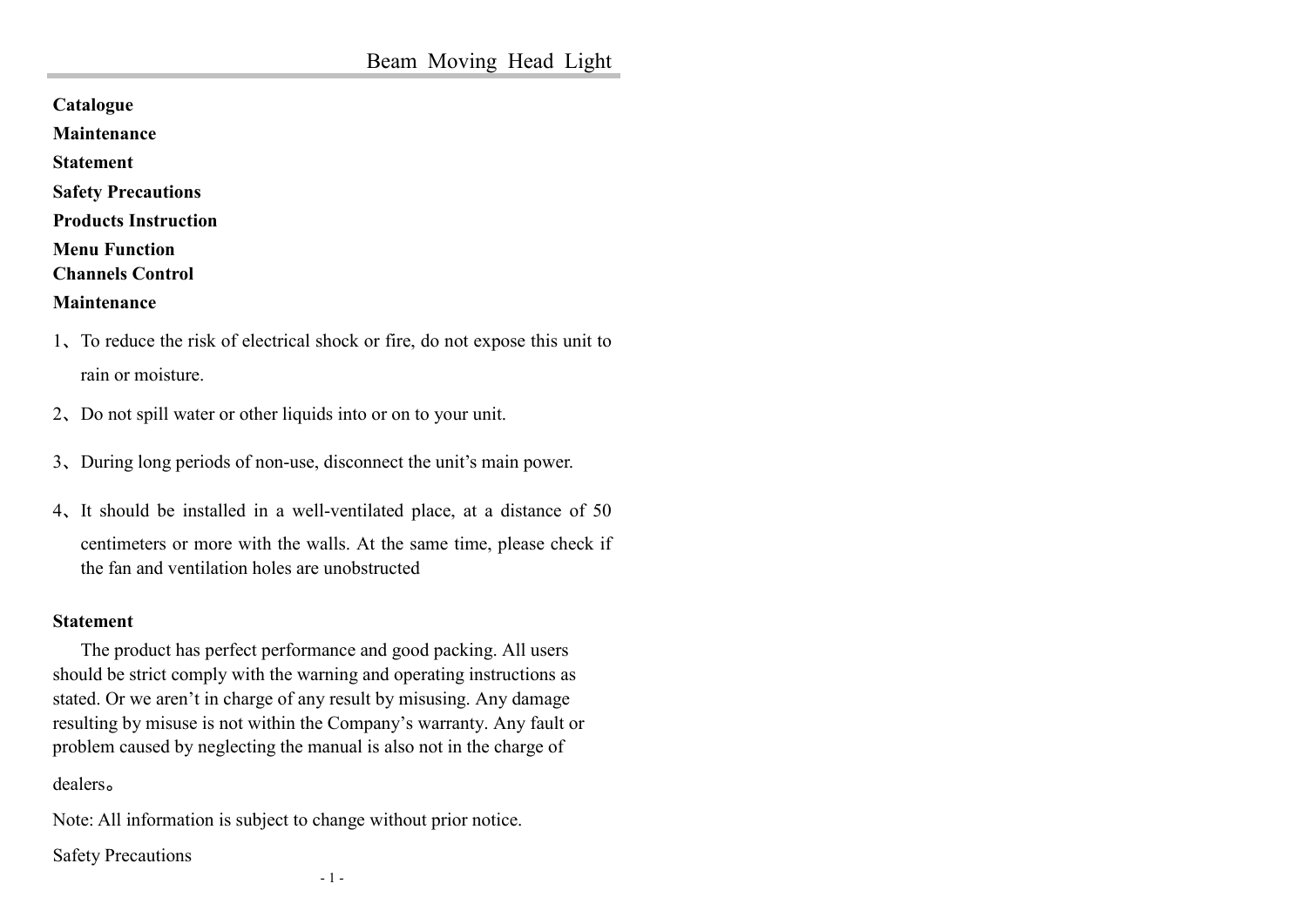Beam Moving Head Light

| 200-205 | Open lamp |
|---------|-----------|
| 206-255 | Reset     |



ETS Sales & Hire Ltd Unit 33 Penfold Drive Wymondham Norfolk NR18 0WZ 01953 600888 www.etsnet.co.uk

- 1、In order to guarantee the product's life, please don't put it in the damp places or even the environment over 60degress.
- 2、Always mount this unit in safe and stable matter.

The qualified professionals are allowed to carry out the lamp installation, operation and maintenance, but they must guarantee to operate in strict accordance with the instructions referred to.

3. Using lamp, the change rate of Power voltage should be within $\pm 10\%$ ,

If the voltage is too high, it will shorten the light's life; if it's not enough, the lamp will be dark.

- 4、Please restart it after turning off light for 20 minutes until full-cooling. Frequent switching will reduce the life span of lamps and bulbs; intermittent using will improve the life of bulbs and lamps。
- 5、In order to make sure the product is used well, please read the Manual carefully.

#### **Products Instruction**

- · Lamp: philips 5R 189W
- · Channel Model:16 channels ,DMX512
- · Pan scan: 540°(16bit) Electric correction
- · Tilt scan:270° (16bit) Electric correction